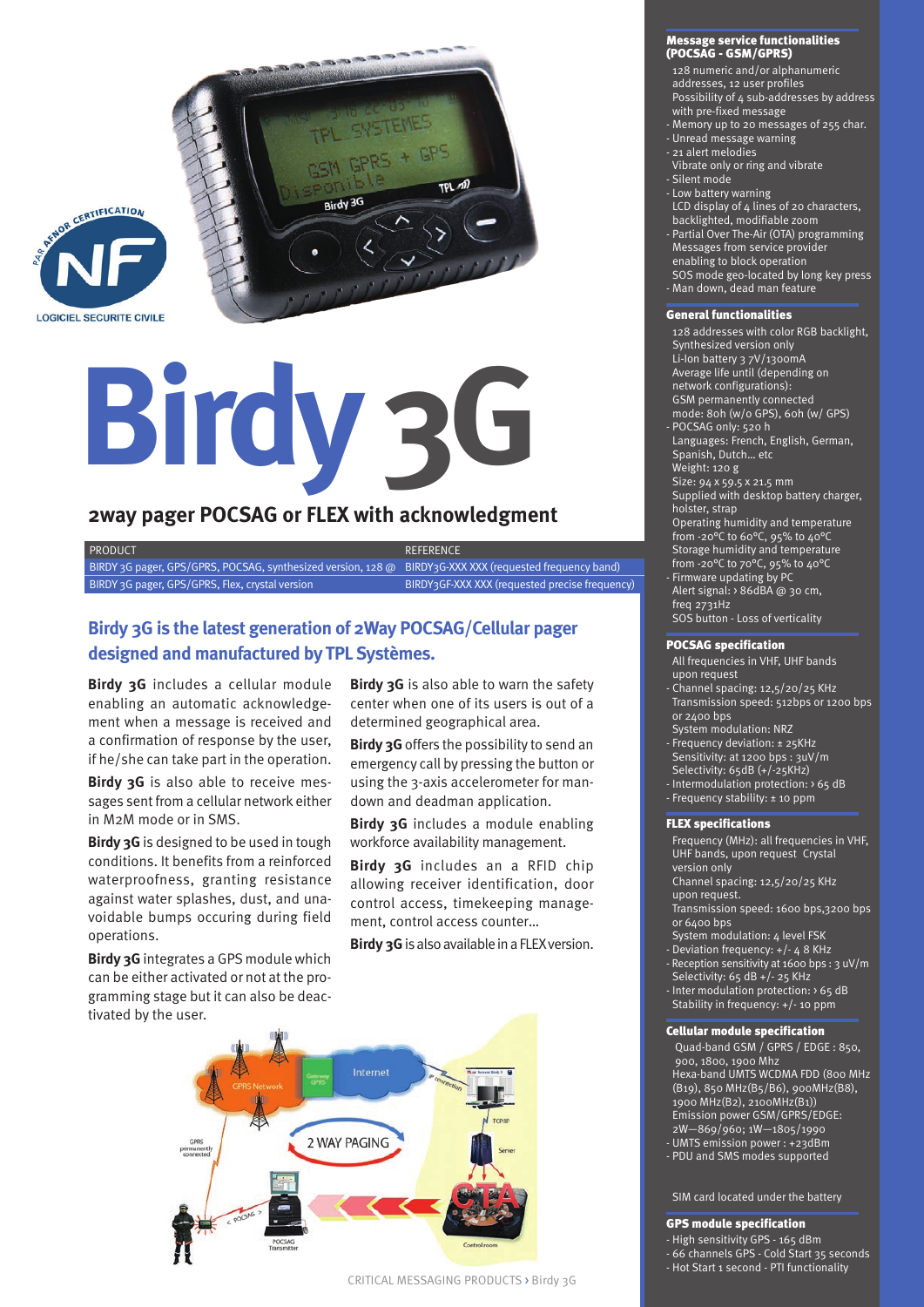# **Birdy 3G Accessories**



 . RÉF BIRDYIIIR2-CHARG Standard Desktop charger Desktop charger delivered with AC adapter EU plug.



 . RÉF BIRDYIIIR2\_CH\_ANT Desktop charger with external antenna output Desktop charger with external antenna output, delivered with AC adapter EU plug.



Standard leather holster Standard leather holster with belt clip. RÉF. BIRDYIIIR2\_HOUSSE



 . RÉF BIRDYIIIR2-HMAG Leather holster with magnet Leather holster with magnet.



Vertical leather holster New design leather holster, enabling to hold the Birdy 3G pager in vertical position. RÉF. BIRDYIIIR2-HCUIR V



Textile holster New design textile holster. RÉF BIRDYIIIR2-HOUS-T



Plastic holster Hard plastic holster with belt clip.



RÉF BIRDYIIIR2\_DRAG **Strap** Security strap with clip.



RÉF BIRDYIII ANTENNE85



Other frequencies upon request. RÉF BIRDYIIIANTENNE173